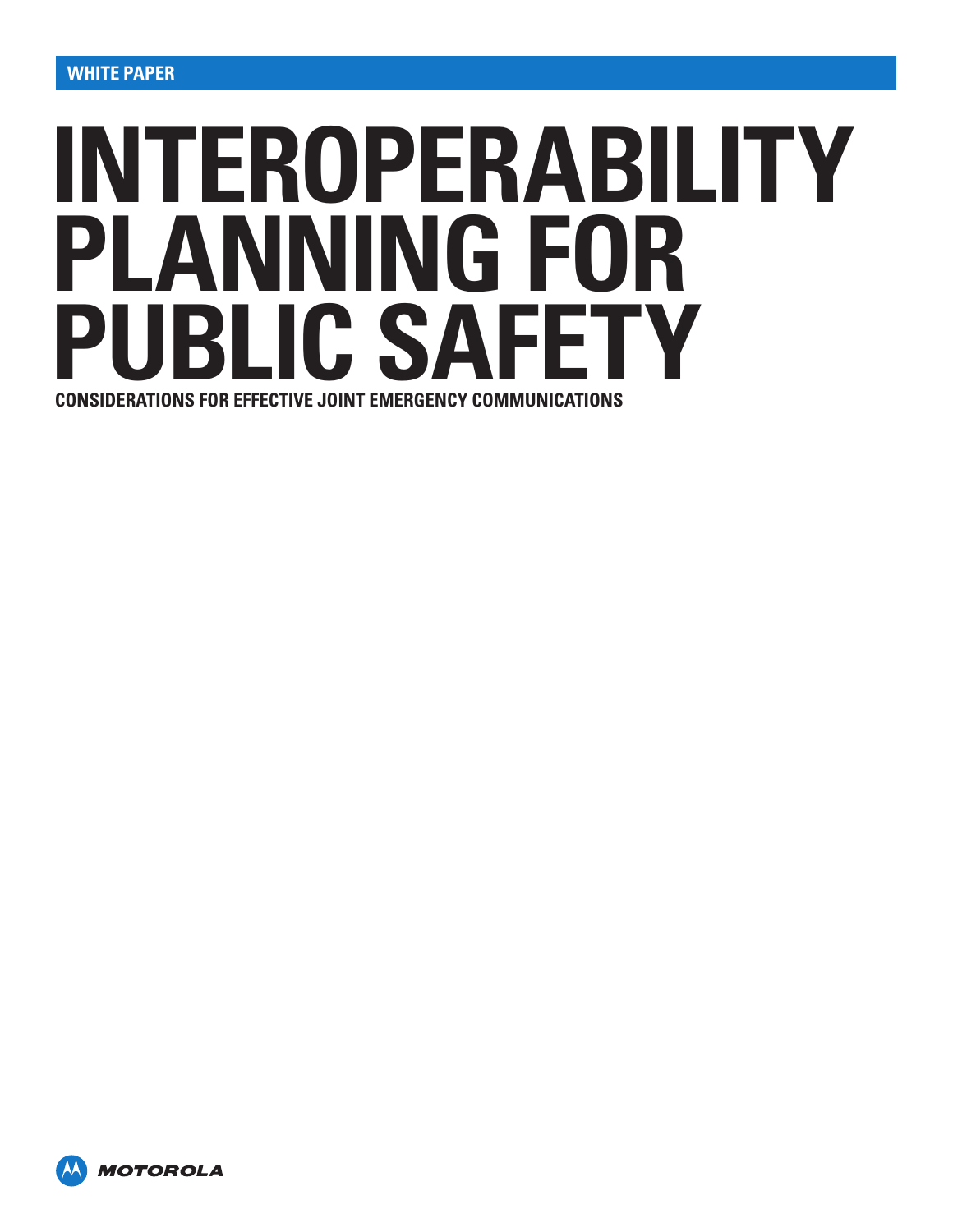When every second counts, first responders must be able to talk to each other – no matter what agencies they work for. Yet, despite years of heightened attention to security and preparedness, many communities are still short of the goal. The continuing inability to smoothly communicate across the boundaries of agency and jurisdiction can introduce delays, create perceived barriers to action and raise questions involving control of the communications system that further hamper response to major incidents.

# **DEVELOPING AN INTEROPERABILITY PLAN**

#### • **Establish a team**

Planning begins with end users, including police, fire, EMS and other first responders, meeting to identify specific needs in specific situations. The team should include multiple agencies within a jurisdiction, and potentially other regional, city and federal departments. While the team may include front line personnel, team members need to have the authority and skill set to appropriately represent their respective departments. The team should have an executive sponsor whose role is to provide general guidance to the team, help them navigate bureaucratic hurdles and arbitrate in areas of team conflict.

• **Assess Needs**

Once the team is identified, members can begin to assess interoperability requirements. Who must communicate? How and when? Under what situations will agencies work together? What level of interoperability, as defined on the next page, is appropriate for each situation and each mix of agencies?

• **Identify Solutions**

What communications equipment is currently in use? How well does it work today? Which agencies currently have a method of intercommunicating and how well has that been working? Do existing systems have redundancies to ensure that they keep working even if a component fails?

An assessment of your communication resources should take place, identifying current configurations and any gaps. Identify potential vendors and funding needed to help you address those gaps. Develop a technology plan to update your communications system to deliver the required level of interoperability.

#### • **Document the Plan**

Document the plan and have all members approve it, ensuring all parties understand their roles and responsibilities. Hold regular meetings to make sure progress is being made on the plan. Periodically review the plan to ensure that ongoing needs are being met and continue planning for the future.

#### • **Implement Solutions**

Solutions may include purchasing or upgrading equipment, which might also involve the development of new procedures. Given budget and time frame issues, you might choose a phased approach that starts with high-priority quick fixes and builds to a comprehensive solution that is optimized for long-term results.

## • **Put the Plan into Practice**

One of the most critical aspects of any interoperability plan is user knowledge. Ensure, through training and ongoing practice drills, that everyone knows how to implement the plan during an emergency.

## • **Maintain Equipment**

Once your system is defined and redundancies are built in, it is critical to develop a robust maintenance plan to ensure that equipment is ready should disaster strike. Test the back up generators. Have a plan to make sure all equipment is charged and ready for operation at a moment's notice. Run disaster scenarios, taxing the system, to make sure it will meet your operational requirements.

#### **SUCCESSFUL INTEROPERABILITY PLAN ELEMENTS**

- Concise and precise
- Documented
- Agreed to by all parties
- Communicates roles and responsibilities with team members
- Plan is practiced
- Periodic review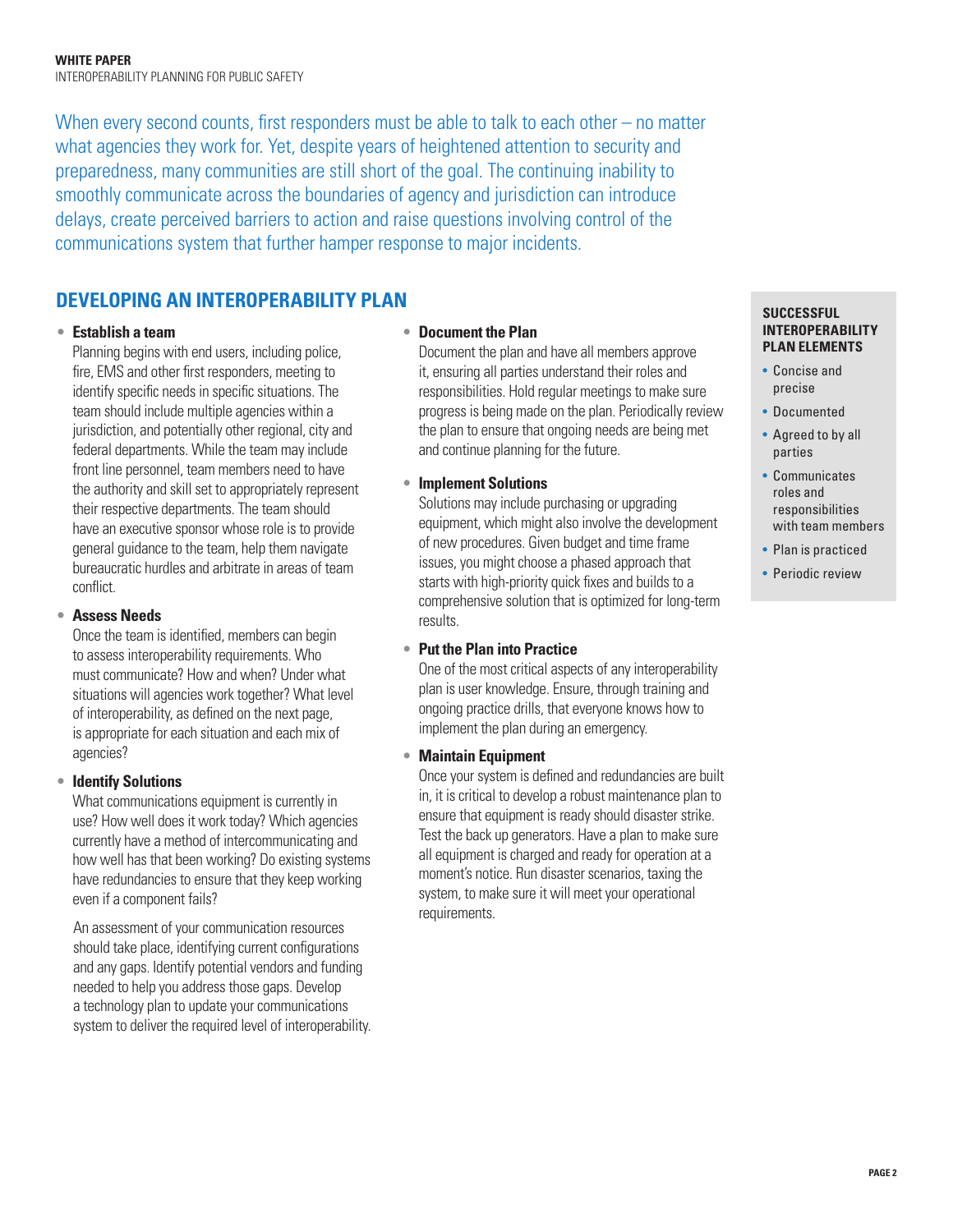# **INTEROPERABILITY IS ACHIEVABLE**

Every community, whatever its size, can achieve a level of interoperability that will enhance the ability of participating agencies to interact during:

- Day-to-day routine operations such as road closures and traffic accidents
- Planned events such as sporting events or V.I.P. visits
- Unplanned events including natural and man-made disasters (hurricanes, tornados, floods, fires, criminal attacks and more)
- Task force operations that cover multiple jurisdictions

Participating agencies can expect to receive many benefits from interoperability, including the ability to:

• Share costs and enjoy economies of scale, making the investment more affordable

- Consolidate communications planning and operations across departments
- Make better use of the assistance available from municipal, state and federal agencies
- Share intelligence and coordinate plans for successful joint operations

Since every community – and every department or agency – is unique, your interoperability plan is a balancing act between cost and benefit, immediate need and long-term progress. The best solution for you will depend on your current operational procedures, needs and resources, and those of other agencies.

#### **FEDERAL GRANTS**

The Department of Homeland Security provides the SAFECOM Guidance for Federal Grant Programs. They issue a new Guidance every year: www. safecomprogram. gov.

# **TECHNOLOGY CHOICES FOR INTEROPERABILITY**

Public safety agencies have multiple technology approaches to achieve interoperability. The Department of Homeland Security SAFECOM program has defined five levels of technology interoperability in its Interoperability Continuum.

The ultimate goal for voice interoperability is a Project 25 (P25) Standards Based Shared Networks (Level 5), although other levels can be useful when circumstances do not permit immediate migration to Level 5 technology. Part of developing an interoperability plan is an assessment of current equipment and definition of the type of solution that best fits your needs based on the situation or application and interoperability partnership considerations.

| <b>INTEROPERABILITY LEVELS</b>                      | <b>APPLICATIONS</b>                                                                                                        | <b>METHODOLOGY</b>                                                                                                     |  |  |  |
|-----------------------------------------------------|----------------------------------------------------------------------------------------------------------------------------|------------------------------------------------------------------------------------------------------------------------|--|--|--|
| Level 5<br>Standards-Based<br><b>Shared Systems</b> | Events of any scale<br>Urban and rural locations<br>Any size geographic coverage area<br>Any radio frequency band          | All radios built to a common standard<br>Radios connect via infrastructure or<br>talkaround as appropriate             |  |  |  |
| Level 4<br><b>Proprietary Shared Systems</b>        | Small to large scale events<br>Cross band<br>Limited geographic areas                                                      | Radios talk to each other via<br>infrastructure from the same<br>manufacturer<br>Multiple agencies use the same system |  |  |  |
| Level <sub>3</sub><br><b>Shared Channels</b>        | Small to moderate scale events involving<br>2-4 agencies<br>Planned or unplanned events                                    | Users manually switch to assigned<br>frequencies when instructed to do so<br>Talkgroups identified in advance          |  |  |  |
| Level <sub>2</sub><br>Gateways (Console Patch)      | Small to moderate scale events<br>Preplanned interoperable<br>communications                                               | Links established between disparate<br>systems by dispatcher<br>Unmanned interface box or mobile<br>apparatus          |  |  |  |
| Level 1<br><b>Swap Radios</b>                       | Immediately following a disaster<br>Small events<br>Situations in which no other<br>interoperability strategy is available | Agency personnel physically hand out<br>radios upon arrival at scene                                                   |  |  |  |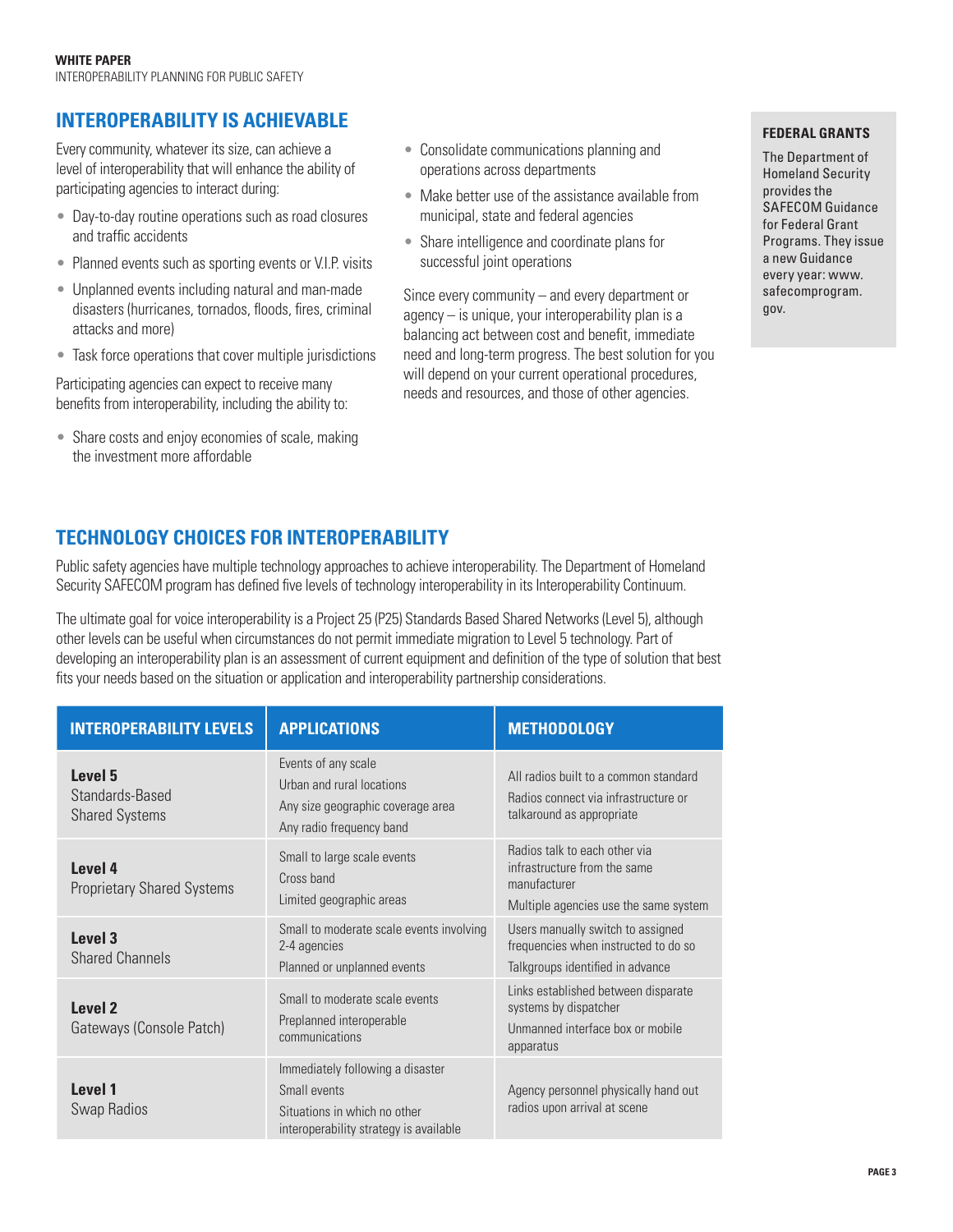# **UNDERSTANDING THE INTEROPERABILITY CONTINUUM**

To help agencies assess the options available to them, the Department of Homeland Security SAFECOM program has developed a continuum that defines five levels of interoperability, along with the level of leadership, planning, collaboration and investment needed. The continuum matches different technologies to particular uses and users.



| <b>GOVERNANCE</b>                                                                                                               |                                                    | Individual<br><b>Agencies Working</b><br>Independently            |                                                                                     | Informal<br>Coordination<br><b>Between Agencies</b> |                                                                                          | Key                                 | <b>Multi-Discipline</b><br><b>Staff Collaboration</b><br>on a Regular Basis                 |                                                                                                                        | <b>Regional Committee</b><br>Working within a<br><b>Statewide</b><br>Communications<br><b>Interoperability Plan</b><br>Framework |                                          |
|---------------------------------------------------------------------------------------------------------------------------------|----------------------------------------------------|-------------------------------------------------------------------|-------------------------------------------------------------------------------------|-----------------------------------------------------|------------------------------------------------------------------------------------------|-------------------------------------|---------------------------------------------------------------------------------------------|------------------------------------------------------------------------------------------------------------------------|----------------------------------------------------------------------------------------------------------------------------------|------------------------------------------|
| <b>STANDARD</b><br><b>OPERATING</b><br><b>PROCEDURES</b>                                                                        |                                                    | Individual<br><b>Agency SOPs</b>                                  |                                                                                     | Joint SOPs<br>for Planned<br>Events                 | <b>Regional Set of</b><br>Joint SOPs<br>Communications<br>for Emergencies<br><b>SOPs</b> |                                     | National Incident<br>Management<br>System<br><b>Integrated SOPs</b>                         | of Leadership, Planning and Collaboration Among Areas<br>and Investment in Sustainability of Systems and Documentation |                                                                                                                                  |                                          |
| <b>TECHNOLOGY</b>                                                                                                               | <b>DATA</b><br><b>ELEMENTS</b>                     | <b>Swap Files</b>                                                 |                                                                                     | Common<br><b>Applications</b>                       | Custom-Interfeced<br><b>Applications</b>                                                 |                                     | One-Way<br>Standards-Based<br><b>Sharing</b>                                                |                                                                                                                        | Two-Way<br><b>Standards-Based</b><br><b>Sharing</b>                                                                              |                                          |
| <b>VOICE</b><br><b>ELEMENTS</b>                                                                                                 |                                                    | <b>Swap Radios</b>                                                |                                                                                     | <b>Shared Channels</b><br>Gateway                   |                                                                                          | Proprietary<br><b>Shared System</b> |                                                                                             | Standards-Based<br><b>Shared System</b>                                                                                |                                                                                                                                  |                                          |
| Limited Leadership, Planning and Collaboration Among Areas with Minimal Investment<br><b>TRAINING &amp;</b><br><b>EXERCISES</b> | in the Sustainability of Systems and Documentation | General<br>Orientation on<br><b>Equipment and</b><br>Applications | Single Agency<br>Tabletop<br>Exercises for<br>Key Field and<br><b>Support Staff</b> |                                                     | Multi-Agency<br>Tabletop<br>Exercises for<br>Key Field and<br><b>Support Staff</b>       |                                     | Multi-Agency<br><b>Full Functional</b><br>Exercises<br><b>Involving All</b><br><b>Staff</b> |                                                                                                                        | Regular<br>Comprehensive<br>Regionwide<br>Training and<br>Exercises                                                              | <b>High Degree</b><br>with Commitment to |
| <b>USAGE</b>                                                                                                                    |                                                    | <b>Planned Events</b>                                             |                                                                                     | <b>Incidents</b>                                    | <b>Localized Emergency</b>                                                               |                                     | <b>Regional Incident</b><br>Management                                                      |                                                                                                                        | <b>Daily Use Throughout</b><br>Region                                                                                            |                                          |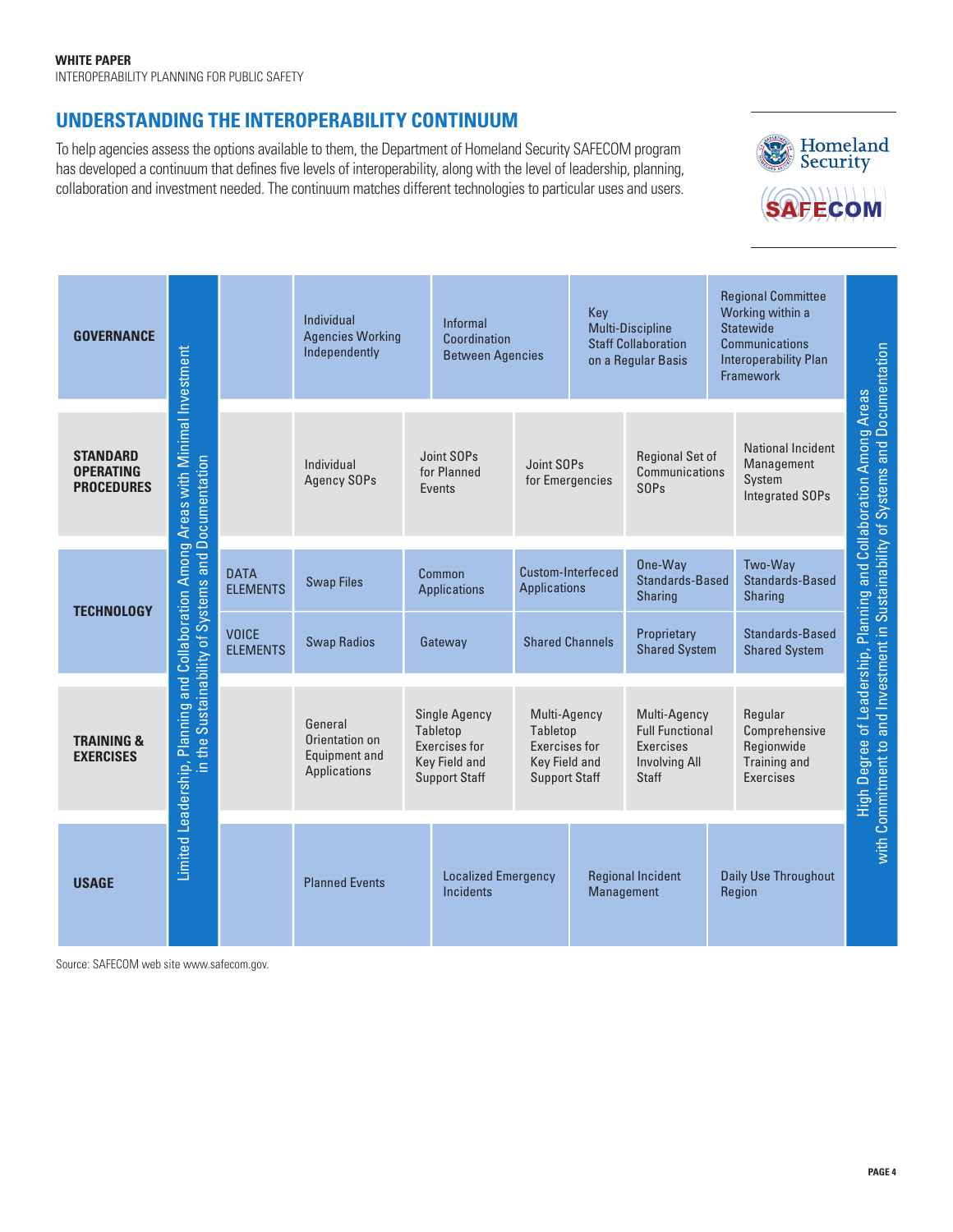# **INTEROPERABILITY STANDARDS**

Since there is no "one size fits all" solution to interoperability, multiple standards have been developed to support public safety's need for interoperable communications. The standards bodies are very active with the Department of Homeland Security and public safety organizations such as APCO (Association of Public-Safety Communications Officials).

- **Project 25 (P25)** has been adopted by the Department of Homeland Security and a growing number of public safety organizations worldwide for interoperable communications. The TIA-102 suite of standards is used for the design and manufacture of interoperable Project 25 communications products.
- **Project 25 Phase 2 TDMA trunking** adds TDMA voice services to the existing P25 FDMA trunked voice and packet data services already defined. P25 Phase 2 TDMA trunked operation will meet the 2013 FCC equipment certification requirement for 6.25 kHz channel equivalence mode in UHF and VHF bands and the 2015 FCC equipment certification requirement for 6.25 kHz equivalence mode in 700 MHz band plans. It will also meet the 6.25 kHz channel equivalence 2017 FCC regulatory requirement for operation in the 700 MHz band plans.

• **Project 25 ISSI (Inter RF Subsystem Interface)** enables public safety agencies to utilize the coverage areas of existing connected networks, which might span thousands of square miles.

Provides a wireline interface for connecting multiple P25 systems together. Allows users to maintain secure, encrypted traffic across multiple networks to roam onto other P25 systems and still talk back to their dispatcher and utilize the coverage area of connected systems.

- **BSI Bridging Interoperable Systems** is a standard approach (as opposed to a "standard") that provides for the bridging of multiple systems from different manufacturers. It is being developed by a partnership of The Public Safety VoIP Working Group, comprised of the National Institute of Standards and Technology's Office of Law Enforcement Standards (NIST/OLES), as well as emergency responders and industry representatives.
- **Broadband Data Interoperability** 700 MHz LTE technology has been chosen as the 4G broadband standard for public safety agencies. Work is beginning on interoperable regional public safety broadband systems that not only serve local public safety agencies but connect to carrier grade systems for nationwide interoperability.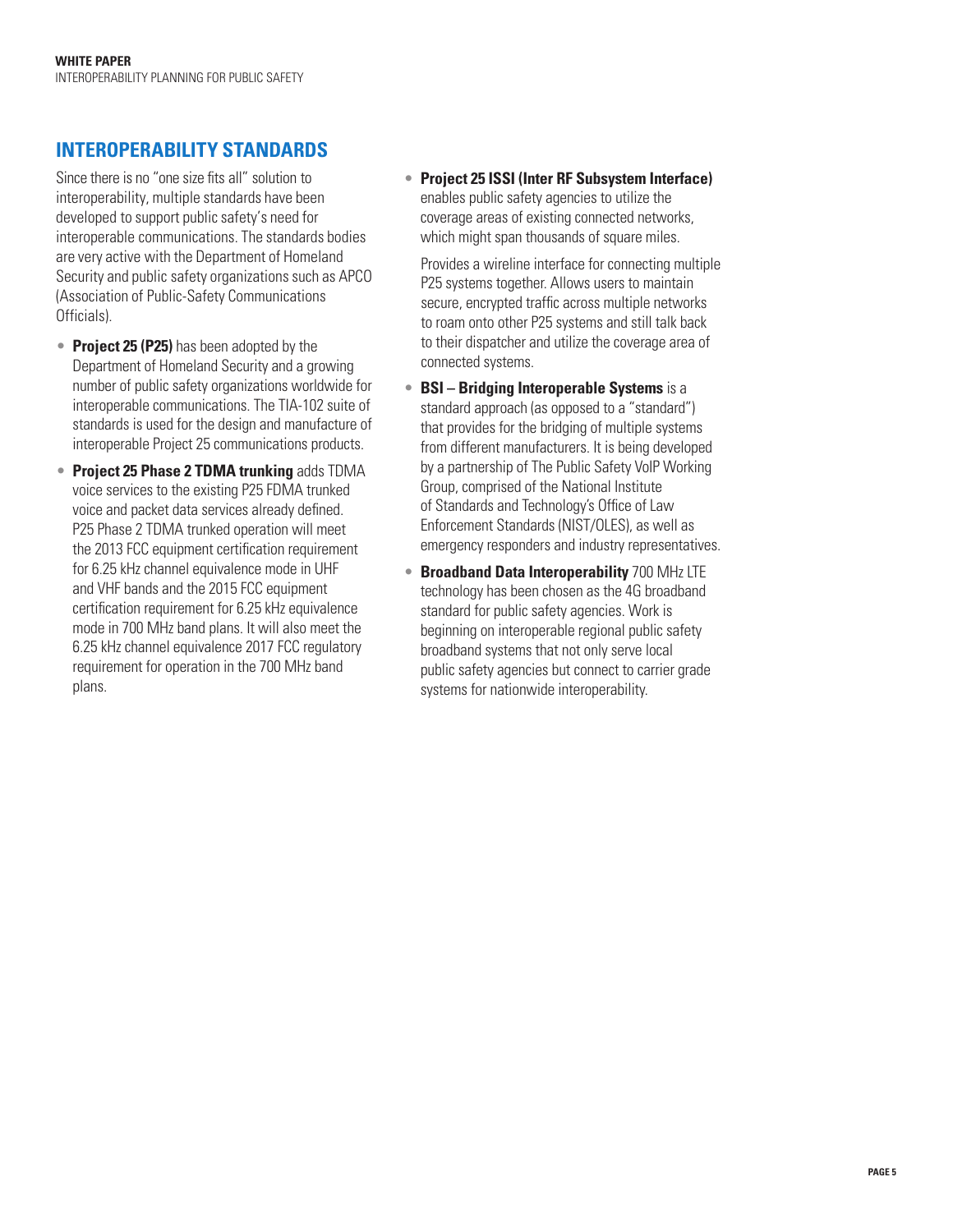# **CONSIDERATIONS FOR INTEROPERABLE COMMUNICATION SYSTEMS**

It is critical to understand the key factors that can effect communication efforts in an emergency. Motorola consultants can help you assess your current capabilities, measure system baselines and design and implement solutions to improve performance.

| <b>OPERATIONAL CAPACITY</b>                                                                                                                                                                                                                                                                             |                                                                                                                                                                                                                                                                                                                                                                                                                                                                                                                                                                                          |
|---------------------------------------------------------------------------------------------------------------------------------------------------------------------------------------------------------------------------------------------------------------------------------------------------------|------------------------------------------------------------------------------------------------------------------------------------------------------------------------------------------------------------------------------------------------------------------------------------------------------------------------------------------------------------------------------------------------------------------------------------------------------------------------------------------------------------------------------------------------------------------------------------------|
| Critical incidents often require a large number<br>of responders at the scene. Will your system<br>have the capacity to handle the heavy call<br>volume generated by so many users in one<br>place? This is a concern when users must rely<br>on a limited number of available channels.                | • Baseline the capacity of your current system and estimate your future needs<br>• Consider spectrum-efficient solutions to maximize the capacity of existing radio<br>frequencies<br>• Manage system access rights to reduce queuing for critical users<br>• Design a system with stringent grade-of-service requirements to maximize<br>operations during critical incidents                                                                                                                                                                                                           |
| <b>RF COVERAGE</b>                                                                                                                                                                                                                                                                                      |                                                                                                                                                                                                                                                                                                                                                                                                                                                                                                                                                                                          |
| First responders often work in difficult RF<br>environments such as tunnels, buildings,<br>basements, thick forests and moving<br>vehicles. Will radio coverage be sufficient to<br>support a joint response?                                                                                           | • Baseline the coverage of your current system<br>• Estimate your future coverage needs within a robust interoperability environment<br>• Deploy a standards-based P25 system for Level 5 interoperability<br>• Consider roaming across multiple vendors' P25 networks via the P25 ISSI standard<br>interface<br>• Leverage vehicle repeater systems (VRS), portable repeaters or deployable<br>systems to extend coverage<br>• Employ talkaround capabilities when working outside the system coverage area                                                                             |
| <b>NETWORK AVAILABILITY</b>                                                                                                                                                                                                                                                                             |                                                                                                                                                                                                                                                                                                                                                                                                                                                                                                                                                                                          |
| The interoperable system is only as strong<br>as its weakest link. Is your system designed<br>so that no single point of failure would<br>interrupt communications?                                                                                                                                     | • Deploy a redundant backhaul network that links RF sites and command centers<br>• Obtain 24 x 7 support services to monitor and troubleshoot RF sites and backhaul<br>equipment<br>• Invest in field-deployable RF sites to be used as needed for localized events or in<br>the event of a disaster<br>Build redundant master control sites<br>• Create multiple fallback levels to mitigate the loss of various system elements                                                                                                                                                        |
| <b>NETWORK ACCESS &amp; SECURITY</b>                                                                                                                                                                                                                                                                    |                                                                                                                                                                                                                                                                                                                                                                                                                                                                                                                                                                                          |
| Protect the network and limit vulnerability<br>by controlling access, managing user group<br>priorities and ensuring that an IP-based<br>system is encrypted at the network level.                                                                                                                      | • Analyze risks to your system from internal and external threats<br>• Control access at the individual device, talk group, channel and system levels<br>• Encrypt traffic to restrict unauthorized interception<br>• Perform decryption only at the dispatch center and the end-user device for the<br>highest level of protection<br>• Establish anti-virus authentication systems                                                                                                                                                                                                     |
| <b>USER SAFETY</b>                                                                                                                                                                                                                                                                                      |                                                                                                                                                                                                                                                                                                                                                                                                                                                                                                                                                                                          |
| Radios are a lifeline. Personnel need<br>equipment they can count on despite<br>rain, heat, dust, fog, sand and extreme<br>duty cycles. Mission critical networks<br>are designed and built to keep working in<br>disaster situations when public cellular<br>networks might fail or become overloaded. | • Control your own mission critical network so that your agency, not a telephone<br>company, makes the decisions that impact the reliability of your emergency<br>communications<br>• Request critical public safety features to ensure that important calls get through<br>Specify rugged, mission critical end-user devices with enhanced voice quality<br>$\bullet$<br>Request extended battery capacity to support extended shifts<br>$\bullet$<br>Enable over-the-air programming so that radios can be reprogrammed automatically<br>$\bullet$<br>in the field as incidents unfold |